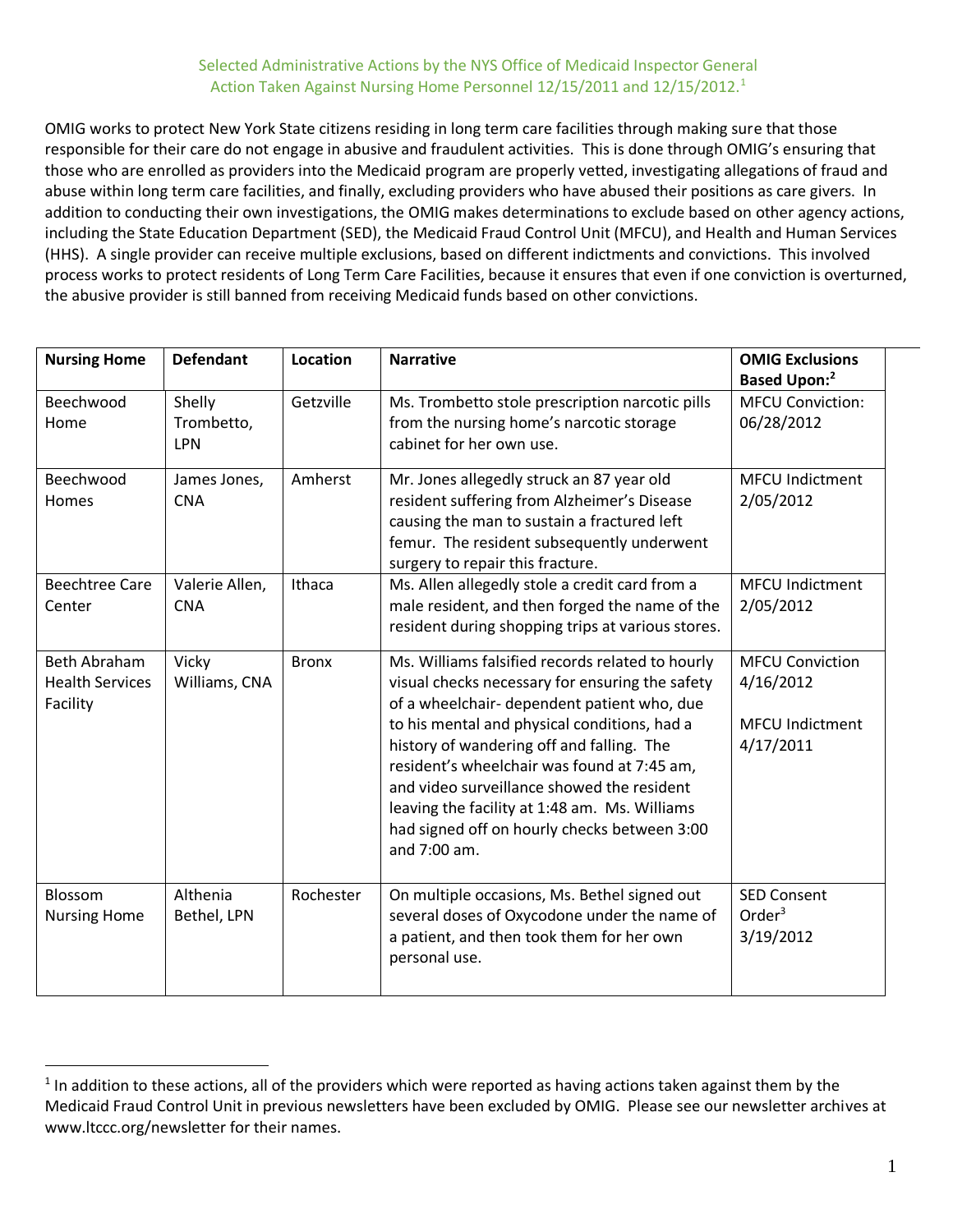| <b>Cold Spring</b><br>Center for<br>Nursing and<br>Rehabilitation | Tara Lynn<br>Jennings, LPN               | Woodbury               | On at least three occasions, Ms. Jennings<br>withdrew Percocet for patients who had not<br>been prescribed that drug. She took the drugs<br>for her own use.                                                                                                                                                                                                                                                                                                                                                                                                         | <b>SED Consent Order</b><br>6/19/2012                                                                                     |
|-------------------------------------------------------------------|------------------------------------------|------------------------|----------------------------------------------------------------------------------------------------------------------------------------------------------------------------------------------------------------------------------------------------------------------------------------------------------------------------------------------------------------------------------------------------------------------------------------------------------------------------------------------------------------------------------------------------------------------|---------------------------------------------------------------------------------------------------------------------------|
| Crown Center<br>for Nursing and<br>Rehabilitation                 | Jennie<br>Damon, LPN                     | Cortland               | Ms. Damon forcibly gave insulin to a resident<br>who refused it and then made a false<br>statement that she had never given insulin<br>against the resident's will.                                                                                                                                                                                                                                                                                                                                                                                                  | <b>MFCU Conviction</b><br>06/13/12                                                                                        |
| Dr. William O.<br>Benenson<br>Rehabilitation<br>Pavillion         | Jessie Joiner,<br>LPN                    | Flushing               | Ms. Joiner did not assist an 85-year-old resident<br>who had been knocked out of her wheelchair.<br>Not only did she not seek medical attention for<br>the resident, but she also failed to report the<br>incident. The resident suffered a broken hip<br>which later required surgery. Ms. Joiner also<br>admitted to stealing more than 20 Percocet<br>pills from another resident for her own<br>personal use.                                                                                                                                                    | <b>MFCU Conviction</b><br>6/13/2012<br><b>SED Licensure</b><br>Action<br>6/06/2011<br><b>MFCU Indictment</b><br>7/11/2010 |
| Evergreen<br><b>Valley Nursing</b><br>Home                        | Lindsay<br>Colleen<br>Farnsworth,<br>LPN | Plattsburgh            | Ms. Farnsworth practiced nursing while her<br>ability to do so was impaired by the use of<br>controlled substances, including opiates and<br>propoxyphene.                                                                                                                                                                                                                                                                                                                                                                                                           | <b>SED Consent Order</b><br>6/18/2012                                                                                     |
| Glen Island<br>Center for<br>Nursing and<br>Rehabilitation        | Eufemia Fe<br>Salomon-<br>Flores, RN     | <b>New</b><br>Rochelle | Between April 30, 2002 and March 8, 2010, Ms.<br>Salomon-Flores inflated the PRI scores<br>submitted on behalf of nursing home residents.<br>This led to the nursing home being reimbursed<br>at a higher rate than what they were entitled<br>to. Ms. Salomon-Flores executed a confession<br>of judgment for 2.2 million dollars. She also<br>failed to report on her 2008 tax return<br>\$307,000 worth of income she had received<br>from Glen Island through bogus companies for<br>which she had a tax liability of \$31,000. She<br>had not paid those taxes. | <b>MFCU Conviction</b><br>4/16/2012<br><b>MFCU Indictment</b><br>4/17/2011                                                |
| Glen Island<br>Center for<br>Nursing and<br>Rehabilitation        | Marlon<br>Legaspi, RN                    | <b>New</b><br>Rochelle | After MFCU requested the medical records of<br>numerous residents, Ms. Legaspi allegedly<br>tampered with physical evidence by adding<br>orders to these records.                                                                                                                                                                                                                                                                                                                                                                                                    | <b>MFCU Indictment</b><br>12/19/2011                                                                                      |
| Glen Island<br>Center for<br>Nursing and<br>Rehabilitation        | Maria<br>Salomon-<br>Rosanes             | <b>New</b><br>Rochelle | After MFCU requested records for Medicaid<br>recipients, Ms. Salomon-Rosanes allegedly<br>made false entries in the records.                                                                                                                                                                                                                                                                                                                                                                                                                                         | <b>MFCU Indictment</b><br>12/19/2011                                                                                      |
| <b>Grace Plaza</b><br>Rehabilitation<br>and Nursing<br>Center     | Jackie Lynn<br>Everett, LPN              | <b>Great Neck</b>      | Ms. Everett diverted narcotics that were meant<br>for nursing home residents, taking them for her<br>own use.                                                                                                                                                                                                                                                                                                                                                                                                                                                        | <b>MFCU Conviction</b><br>6/13/2012<br><b>MFCU Indictment</b><br>3/14/2011                                                |
| Guilderland<br><b>Center Nursing</b><br>Home                      | Leonard Clark,<br><b>CNA</b>             | Albany                 | Allegedly, Mr. Clark grabbed a 95 year old<br>woman's breast, leaving a sizeable bruise.<br>Clark initially claimed he had given the elderly<br>woman a bear hug to prevent her from falling,                                                                                                                                                                                                                                                                                                                                                                        | <b>MFCU Indictment</b><br>1/16/2012                                                                                       |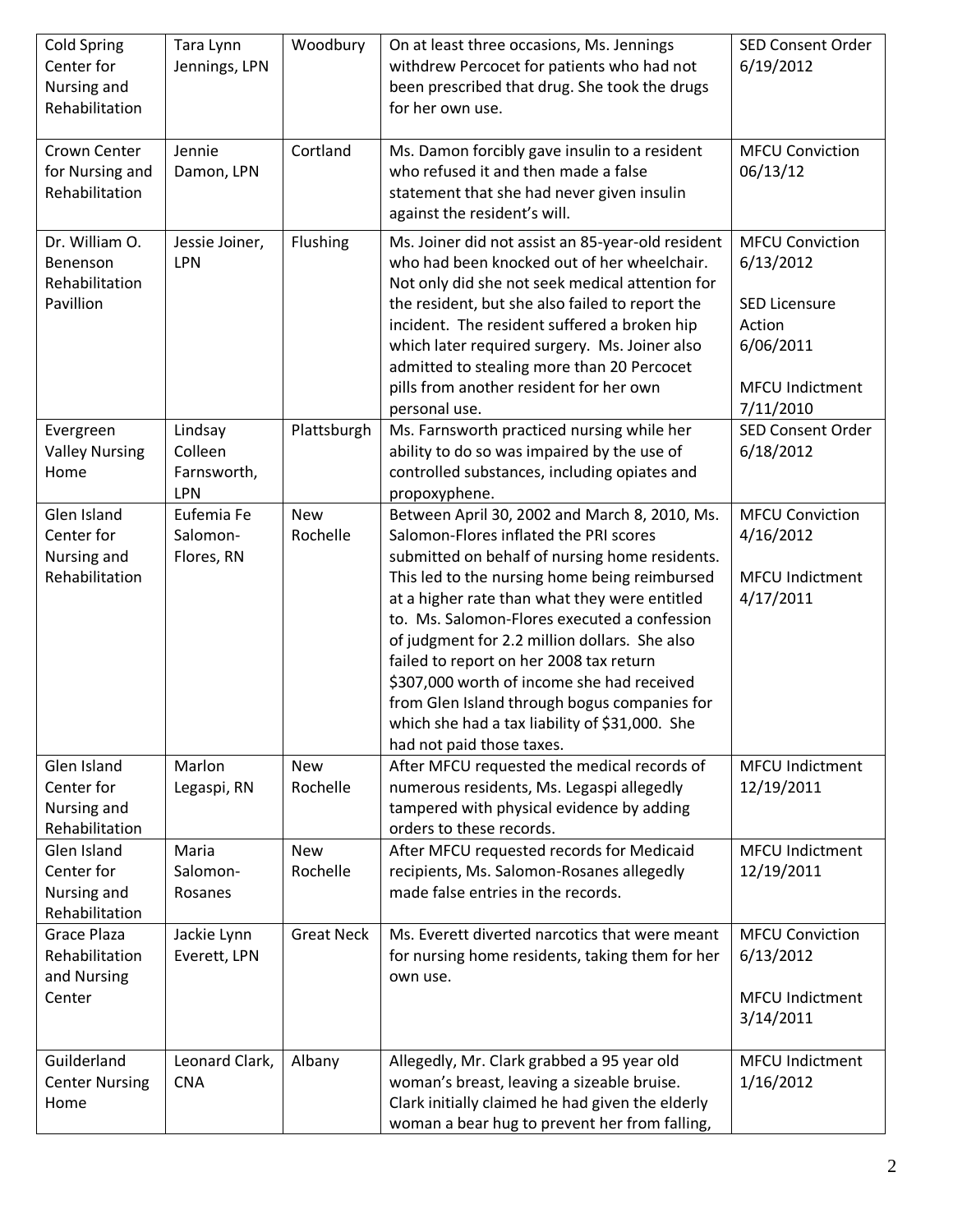|                                                                      |                             |                  | but later admitted it was much as the resident<br>had claimed.                                                                                                                                                                                                                                                                                                                 |                                                                                                                                                        |
|----------------------------------------------------------------------|-----------------------------|------------------|--------------------------------------------------------------------------------------------------------------------------------------------------------------------------------------------------------------------------------------------------------------------------------------------------------------------------------------------------------------------------------|--------------------------------------------------------------------------------------------------------------------------------------------------------|
| <b>Hill Haven</b><br><b>Nursing Home</b>                             | Lisa Smithe<br><b>RN</b>    | Webster          | Ms. Smithe practiced nursing while her ability<br>was impaired by a mixture of prescription<br>medications that rendered her incapable of<br>performing her professional duties.                                                                                                                                                                                               | <b>SED Consent</b><br>Order <sup>3</sup> 3/11/2012                                                                                                     |
| <b>Mountain View</b><br>Nursing and<br>Rehabilitation<br>Centre      | Tabitha<br>Hearn, LPN       | <b>New Paltz</b> | On multiple occasions, and with fraudulent<br>intent, Ms. Hearn withdrew Percocet for six<br>patients and failed to administer the<br>medication to the patients. Ms. Hearn also<br>falsely wrote the name of another nurse on a<br><b>Controlled Substance Administration Record for</b><br>a patient, and then withdrew the Percocet<br>intended for that patient.           | <b>SED Consent Order</b><br>7/2/2012                                                                                                                   |
| Northwoods<br>Rehabilitation<br>and Extended<br>Care Facility        | Alicia Smith,<br><b>LPN</b> | Troy             | On multiple occasions, Ms. Smith falsely<br>initialed in the Medication Administrations<br>Records that she had administered medications<br>when she had not done so.                                                                                                                                                                                                          | <b>HHS Exclusion</b><br>3/20/2012<br><b>SED Surrender</b><br>Order<br>3/19/2012<br><b>MFCU Conviction</b><br>1/17/2012<br>MFCU Indictment<br>6/02/2010 |
| Northwoods<br>Rehabilitation<br>and Extended<br><b>Care Facility</b> | Gail Klein, LPN             | Troy             | On multiple occasions Ms. Klein falsely<br>documented applying medication to a disabled<br>resident's bed sores, when in fact she had not,<br>as captured on MFCU video surveillance of the<br>resident's room. She also failed on multiple<br>occasions to dispense medications or provide<br>treatment to the same woman.                                                    | <b>MFCU Conviction:</b><br>04/06/2012<br><b>MFCU Indictment:</b><br>06/02/2010                                                                         |
| Northwoods<br>Rehabilitation<br>and Extended<br><b>Care Facility</b> | Opal Ingram,<br><b>CNA</b>  | Schagticok<br>e  | Ms. Ingram failed to provide care to a resident<br>with multiple sclerosis. The resident's care plan<br>called for her to be turned and positioned<br>every two hours and checked for incontinence.<br>MFCU video surveillance showed that while Ms.<br>Ingram indicated in the flow sheets that she<br>had provided such care, she actually had not on<br>multiple occasions. | <b>MFCU Conviction</b><br>2/20/2012<br><b>MFCU Indictment</b><br>6/02/2010                                                                             |
| Penn Yan<br>Manor                                                    | Gail Jensen,<br><b>LPN</b>  | Penn Yan         | Ms. Jensen worked as a nurse while her ability<br>to practice was impaired by the ingestion of<br>Xanex and Percocet. While on duty, she was<br>observed falling asleep, stumbling, slurring her<br>speech and not making eye contact.                                                                                                                                         | <b>SED Licensure</b><br>Action<br>05/21/2012                                                                                                           |
| Sunnyside Care<br>Center                                             | Chester<br>Andrews, LPN     | East<br>Syracuse | Mr. Andrews allegedly signed out narcotics for<br>a patient 24 times and instead of administering<br>the medication, converted it for his own use.                                                                                                                                                                                                                             | <b>MFCU Indictment</b><br>2/05/2012                                                                                                                    |